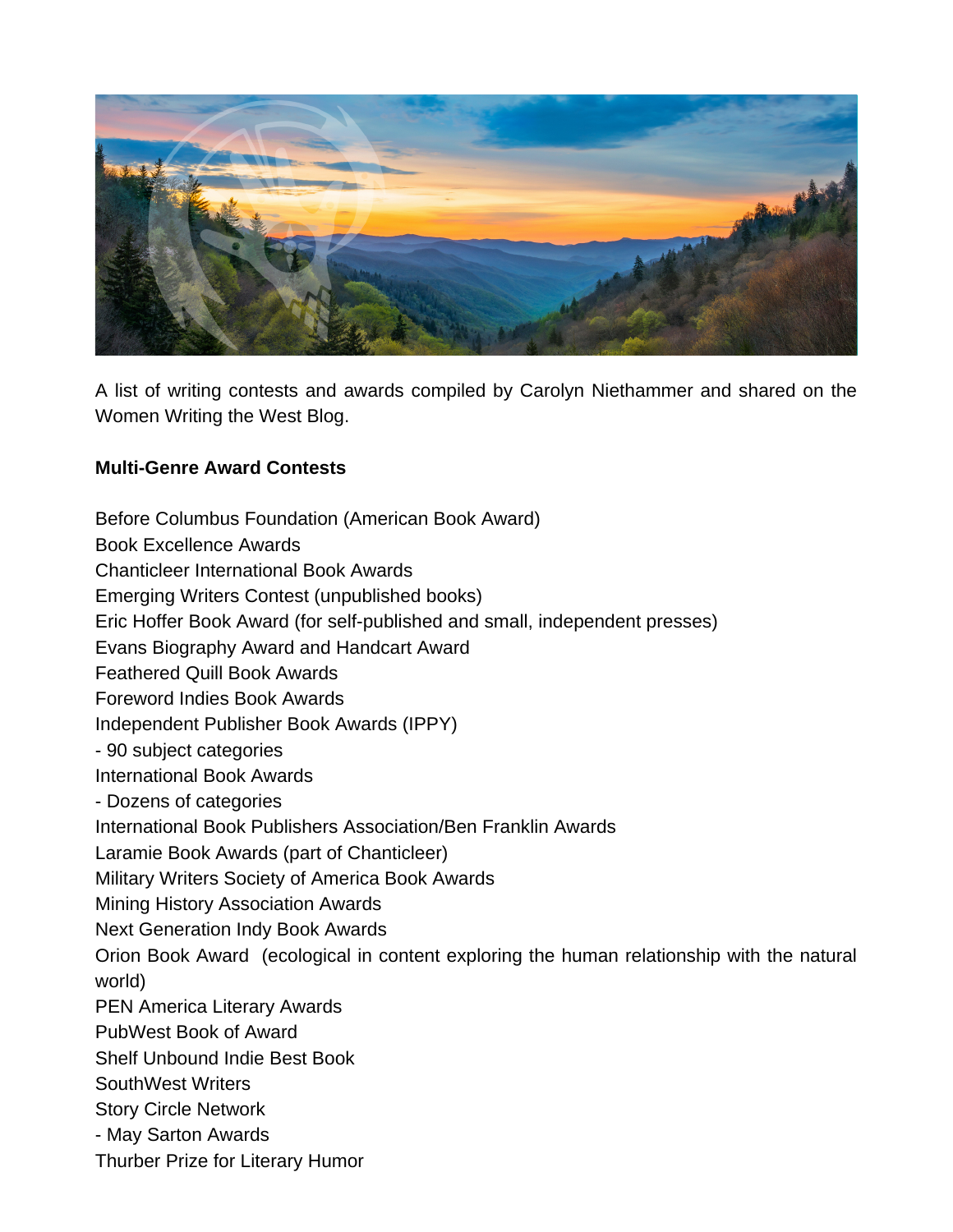Western Fictioneers Peacemaker Award

- Best First Novel
- Best Novel
- Best Short Fiction

Western Heritage Awards/ Wrangler

Western Writers of America/Spur

Best Western Historical Novel

Best Western Traditional Novel

Best Western Contemporary Novel

Best Short Story, Best Short Nonfiction

Best Contemporary Nonfiction Best Biography

Best History

- Best Juvenile Fiction and Nonfiction

Best Drama

Best Documentary

Best First Novel

Best First Nonfiction Book.

Wild West History Association

Will Rogers Medallion

- Western Fiction
- Western Nonfiction
- Western Biography

Western Photographic Essay

- Western Short Story
- Western Inspirational Fiction
- Western Romance

Western Cookbook

Western Cowboy Poetry

Western Humor

Maverick

Western Fiction-Young Readers

Women's Fiction Assn Awards (published and unpublished)

Women Writing the West: WILLA Literary Award - Women's and girls stories set in the North American West (West of Mississippi)

- Multiform Fiction
- Historical Fiction
- Romance
- Creative Nonfiction
- Scholarly Fiction
- Poetry
- Children's Fiction & Nonfiction
- Young Adult Fiction and Nonfiction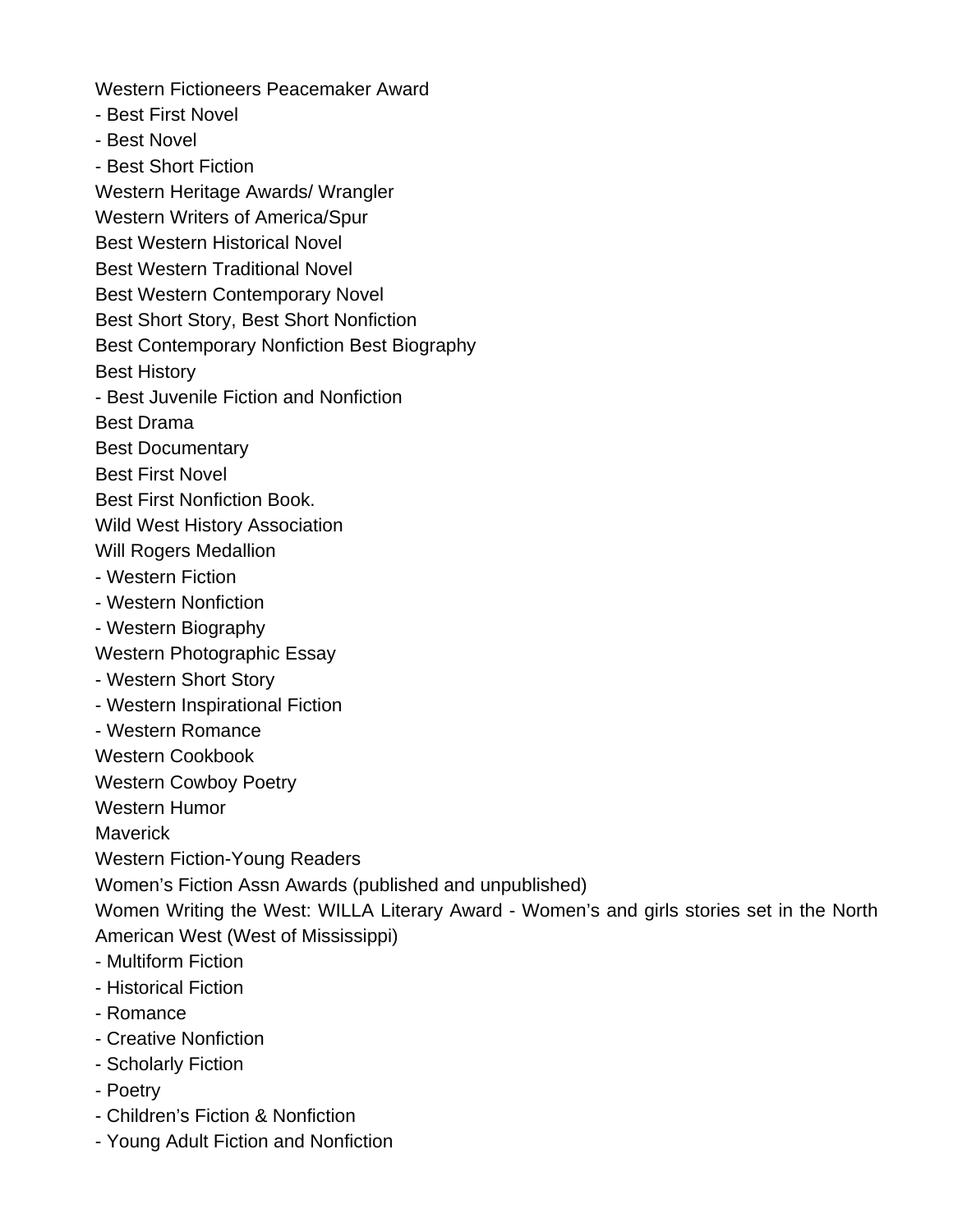Women Writing the West: LAURA Short Fiction Award (For members of Women Writing the West) Women Writing the West: DOWNING Journalism Award

## **Regional Contests**

- Arizona Author's Association
- Bancroft (Caroline) History Prize
- Colorado Authors' League
- Colorado Book Awards/ Colorado Humanities
- High Plains Book Awards
- Mountain Plains Booksellers Award
- Nancy Pearl Book Award (for members of Pacific NW Writers Assn)
- National Federation of Press Women (start in state contest to advance to national)
- New Mexico-Arizona Book Awards
- Oklahoma Book Awards
- Oregon-California Trails Association
- Pen Center USA (writers living west of Mississippi)
- Rocky Mountain Fiction Writers

# Society of Midland Authors

- Texas Institute of Letters (many categories)
- Jesse Jones Award for Best Book of Fiction, \$6,000
- Sergio Troncoso Award for Best First Book of Fiction, \$3,000
- Carr P. Collins Award for Best Book of Non-Fiction, \$5,000
- Helen C. Smith Memorial Award for Best Book of Poetry, \$1,500
- John Robertson Award for Best First Book of Poetry, \$1,500
- Ramirez Family Award for Best Scholarly Book, \$2,500
- Jean Flynn Award for Best Young Adult Book, \$1,000
- Dierdre Siobhan FlynnBass Award for Best Middle Grade Book, \$1,000
- Fred Whitehead Award for Best Design of a Trade Book, \$1,500
- Brigid Erin Flynn Award for Best Picture Book, \$1,000
- Soeurette Diehl Fraser Award for Best Translation of a Book, \$1,000
- Kay Cattarulla Award for Best Short Story, \$1,000
- Edwin "Bud" Shrake Award for Best Short Non-Fiction, \$1,000

"In some cases, the author must live in the region; in other cases, the subject matter must reflect the region, author can live anywhere. Check also state historical societies." (Carolyn)